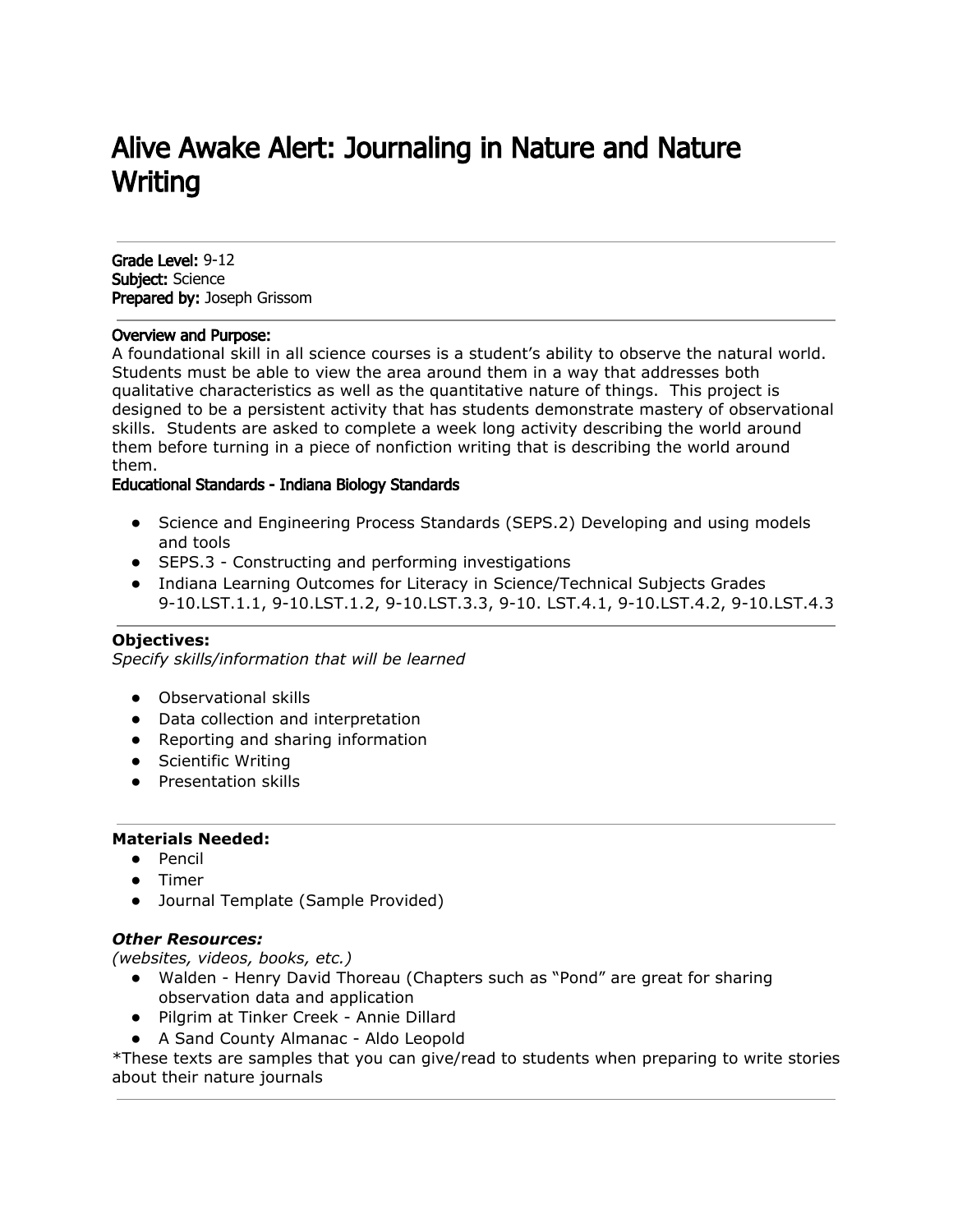## **Activity:**

Timeline - 4-7 class periods

This activity is designed to be an end of year activity to assess students ability to apply information they learned in life sciences (Biology, Environmental Science, AP Biology, AP Environmental Science, General Science)

On the first day, have students observe a small area for approximately 10 minutes. In that time, direct students to think about all of their senses when describing the area and reminding them of the two types of data that they can collect when making these observations. Once the 10 minutes is up, have them share the information with a peer. Have volunteers share with the class what they observed. It is also good for the teacher to have a sample of what a good observation set looks like. After sharing, read a piece of nature writing to the class for them to think about how their information can be applied to writing a piece of nonfiction.

Observation Days - For however many days you want students to journal, have them take their observation pages with them outside to record data. Suggest to the students that they look for a single object to describe one day and focus on as many details as possible. Some students also fair well with free observation over a whole landscape. Denote the difference in scale. At the end of each period, have a few students share their observations to help other students get an idea of what they should do. Sketching, drawing, listing, etc are all ways in which the students can gather data.

Writing Days - Have students write a short narrative about their observations. Read them a sample of a nature writing piece for inspiration or share with them a piece of your own writing. This exercise can prove difficult for some students who cannot make the connection between writing and reporting the data. Doing the nature writing as a two page minimum is recommended but can be differentiated into poetry or fiction if necessary.

Presentation - Have students present their work to the class. Students should either read an excerpt from their story or present a part of their project if it takes a different form.

# *Verification***:**

- 1. Check student understanding by having them share the events of the day
- 2. Ask students if they know the difference between quantitative vs qualitative traits of data.
- 3. Bellwork the next day to see if students observe these types of data. Project an image on the screen and then talk about what each of them write.
- 4. Students will submit a story and present to you the information on that topic.